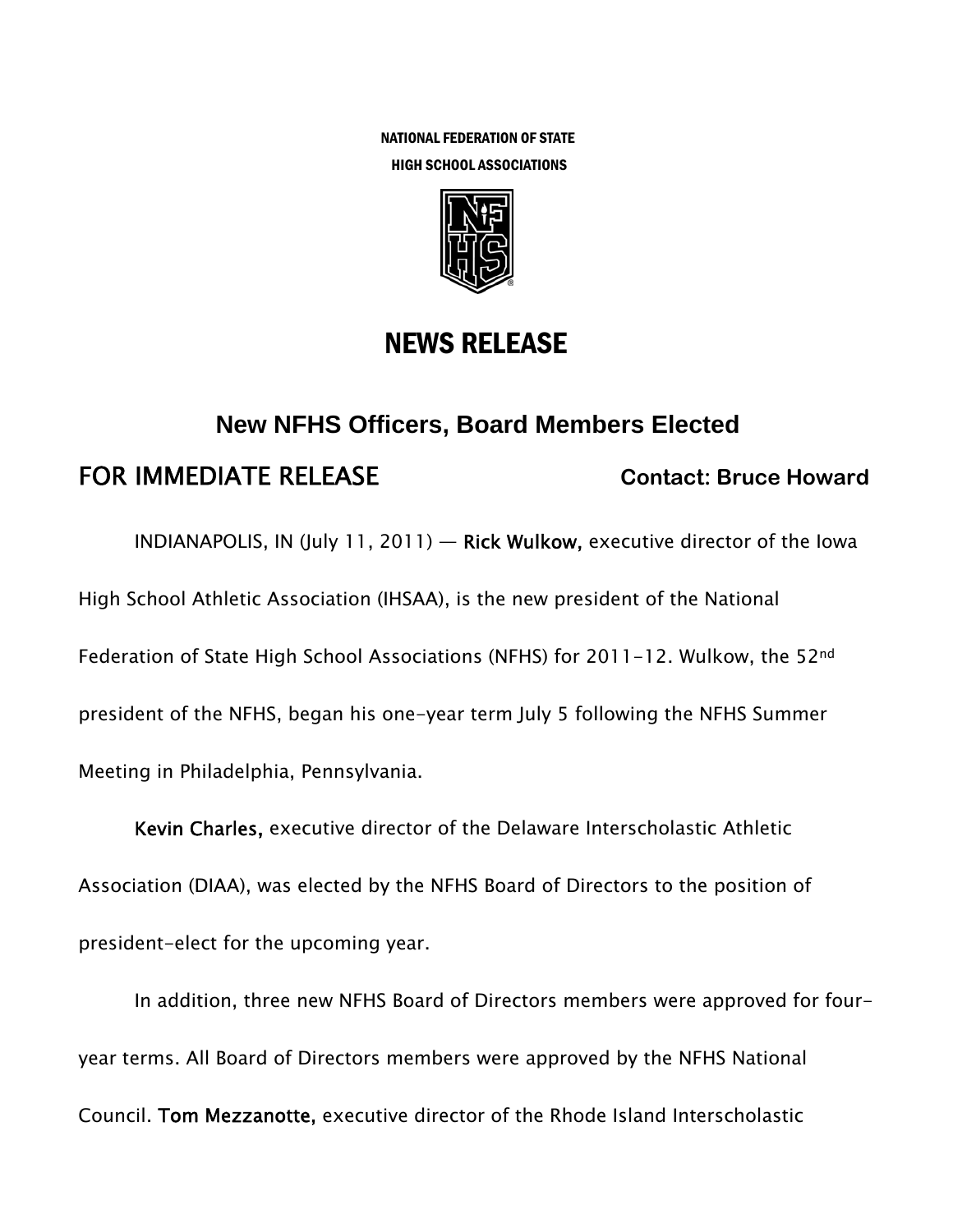League (RIIL), Section 1; Lance Taylor, executive director of the Arkansas Activities Association (AAA), Section 6; and Linda Henrie, superintendent of the Mesquite (Texas) Independent School District (MISD), at large, Sections 2 and 6, will begin their terms this year.

Wulkow, who has served on the NFHS Board of Directors for three years, was named IHSAA executive director in 2005 after 25 years as assistant executive director. Prior to joining the IHSAA, Wulkow was a teacher and football, track and baseball coach at Radcliffe (Iowa) High School (1967-70) and Denison (Iowa) High School (1970-75), where he also was athletic director. He then was an assistant football coach at the University of South Dakota for two years before returning to the high school level as principal at Paullina (Iowa) High School (1977-78) and Jefferson (Iowa) High School (1978-80).

Wulkow, a highly respected basketball official for almost 30 years, was a member of the NFHS Strategic Planning Committee and a former chairperson of the NFHS Basketball Rules Committee. As an official, he worked 11 postseason collegiate tournaments, including five with the NCAA. He was interim commissioner and supervisor of officials for the Iowa Intercollegiate Conference and also served as an observer of football and basketball officials for the Big 12 Conference, as well as an officials scout for the National Football League. A longtime member of the National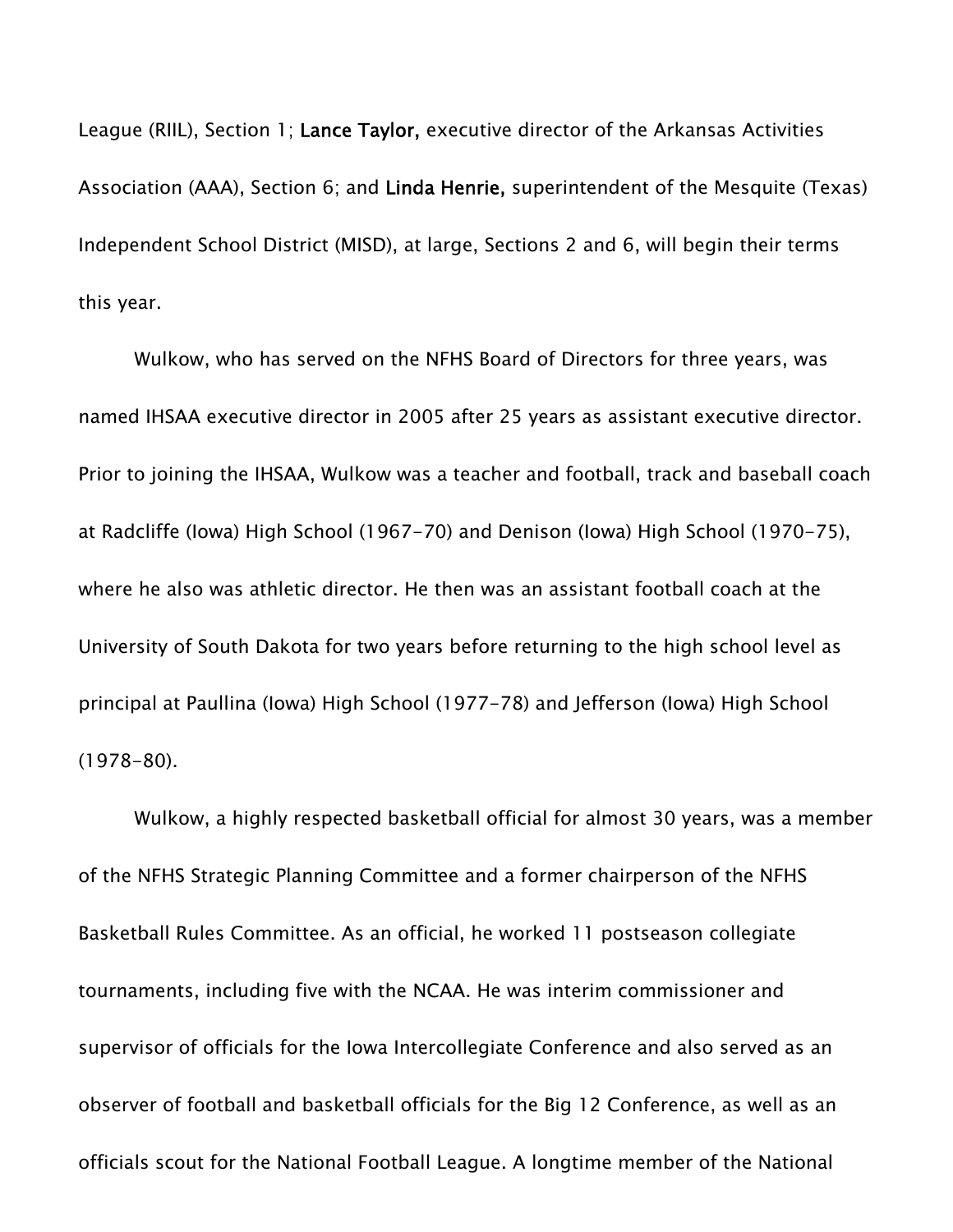Association of Sports Officials (NASO), Wulkow was selected president of the NASO Board of Directors for 2010-11.

Wulkow received his bachelor's degree from Buena Vista (Iowa) University and his master's degree in school administration from the University of South Dakota.

Charles joined the DIAA in 2004 as coordinator of officials and was named executive director in 2005. He previously was employed by the Delaware Division of Public Health for 25 years before his retirement in 2004.

A longtime member of the Delaware Wrestling Officials Association (DWOA), Charles was a wrestling official for 31 years and served on the DWOA Board of Directors for more than 25 years. In addition, he served 17 years as an officials assignor and worked seven years as the DIAA state wrestling rules interpreter. He chaired the DIAA State Wrestling Committee for five years and was the DIAA State Wrestling Tournament Director for five years for both dual and individual tournaments.

A graduate of Dover (Delaware) High School, Charles has a bachelor of science degree in biology from the University of Delaware and a master of science degree in athletic administration from Delaware State University.

Mezzanotte was named executive director of the RIIL in 2004, after serving more than 30 years in the Providence (Rhode Island) School Department. He has held administrative positions at various high schools and middle schools in Rhode Island,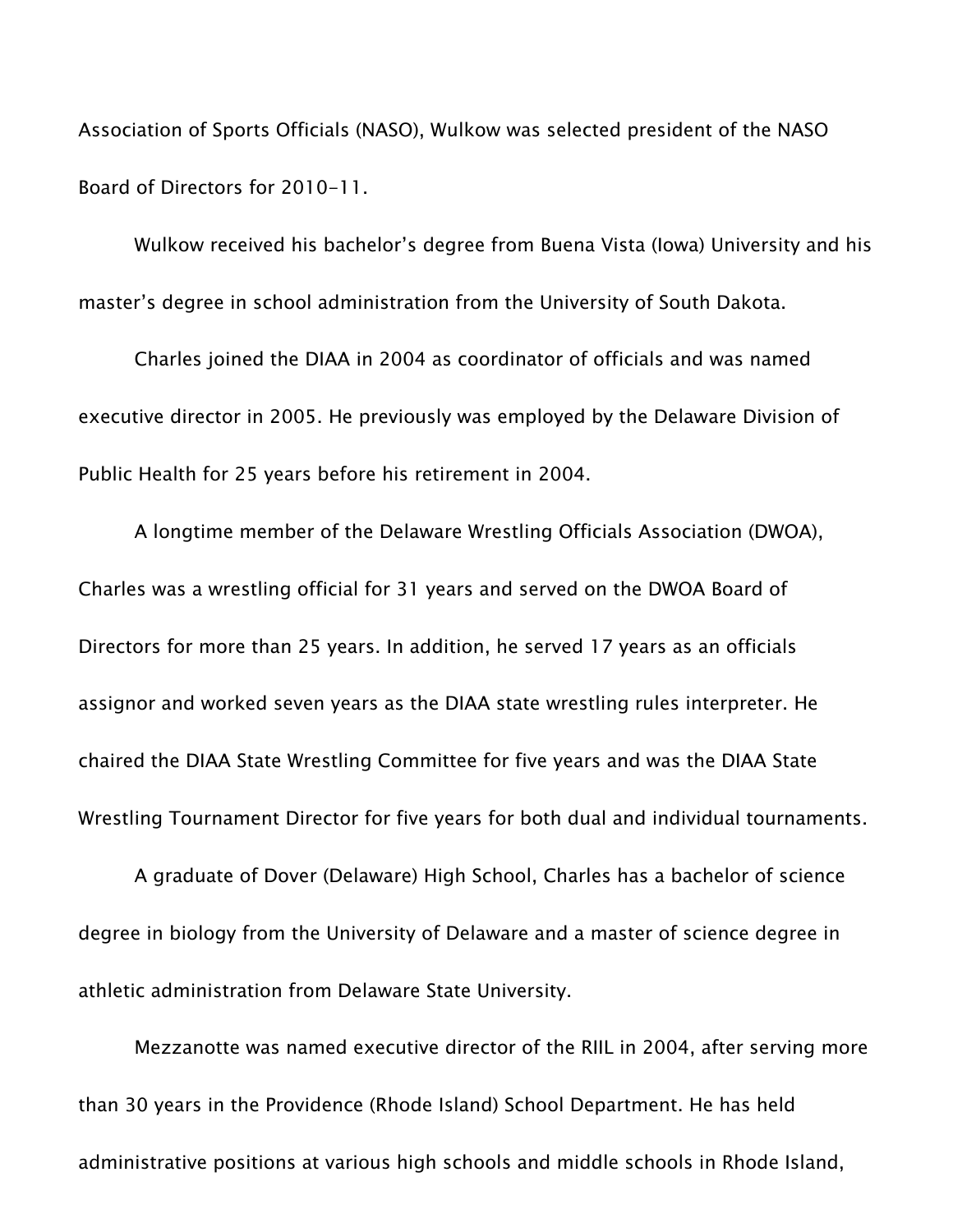including assistant principal of Mount Pleasant High School and head principal at S.W. Bridgham Middle School and Providence Classical High School. In addition, he served in central administration as the executive director of student support services for the Providence School District.

Mezzanotte's involvement in high school athletics started in 1972, when he coached varsity football at Johnston (Rhode Island) High School as well as varsity girls volleyball at Providence Central High School.

Mezzanotte had extensive involvement with the RIIL prior to joining the staff. He was a member of the RIIL Principals' Committee on Athletics for 10 years and served terms as chairman and director of football.

Mezzanotte previously served on the Rhode Island Association of School Principals Executive Board. He has received many awards, including the 2011 Rhode Island Athletic Trainers Association Service Award and the 2008 United States Scholar-Athlete "Power of Good Award."

Mezzanotte received his bachelor's and master's degrees from Providence (Rhode Island) College.

Taylor was named executive director of the AAA in 2006, after seven years as the organization's associate executive director (2000-03), deputy executive director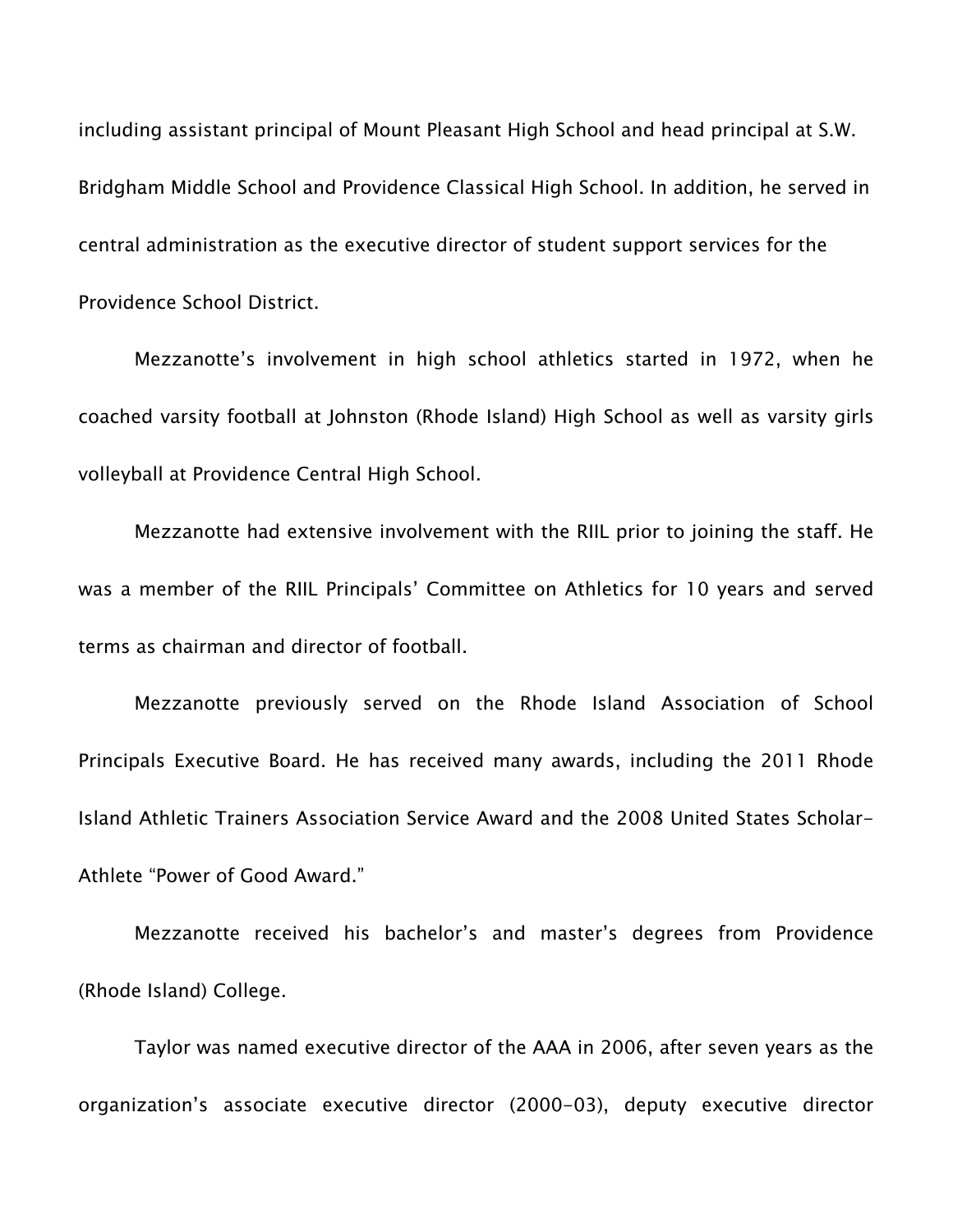(2003-05) and executive director-elect (2005-06). Prior to joining the AAA in 2000, he was a teacher, coach and principal at three Arkansas schools for 13 years.

After graduating from Arkansas State University (ASU) in 1987, Taylor began his career as a teacher and coach at Hot Springs (Arkansas) Cutter Morning Star High School (1988-93) and Greenwood (Arkansas) High School (1993-98). He then served two one-year stints as a high school principal at Greenwood High School and Batesville (Arkansas) High School.

Taylor's involvement on NFHS committees has been extensive. In only 11 years on the AAA staff, he has held positions on the Football Rules Committee, Soccer Rules Committee, Sports Medicine Advisory Committee, Citizenship Committee and Strategic Planning Committee. He currently serves on the NFHS Appeal Board.

A certified principal and superintendent and Arkansas native, Taylor received his master's degree in secondary administration from ASU in 1992.

Superintendent of the MISD since 2005, Henrie has more than 40 years of experience in secondary education. She has worked in the Mesquite ISD since 1967, where she started as a business teacher at Mesquite High School 44 years ago. Henrie has served the MISD in a variety of administrative positions, including assistant superintendent for instructional services and deputy superintendent.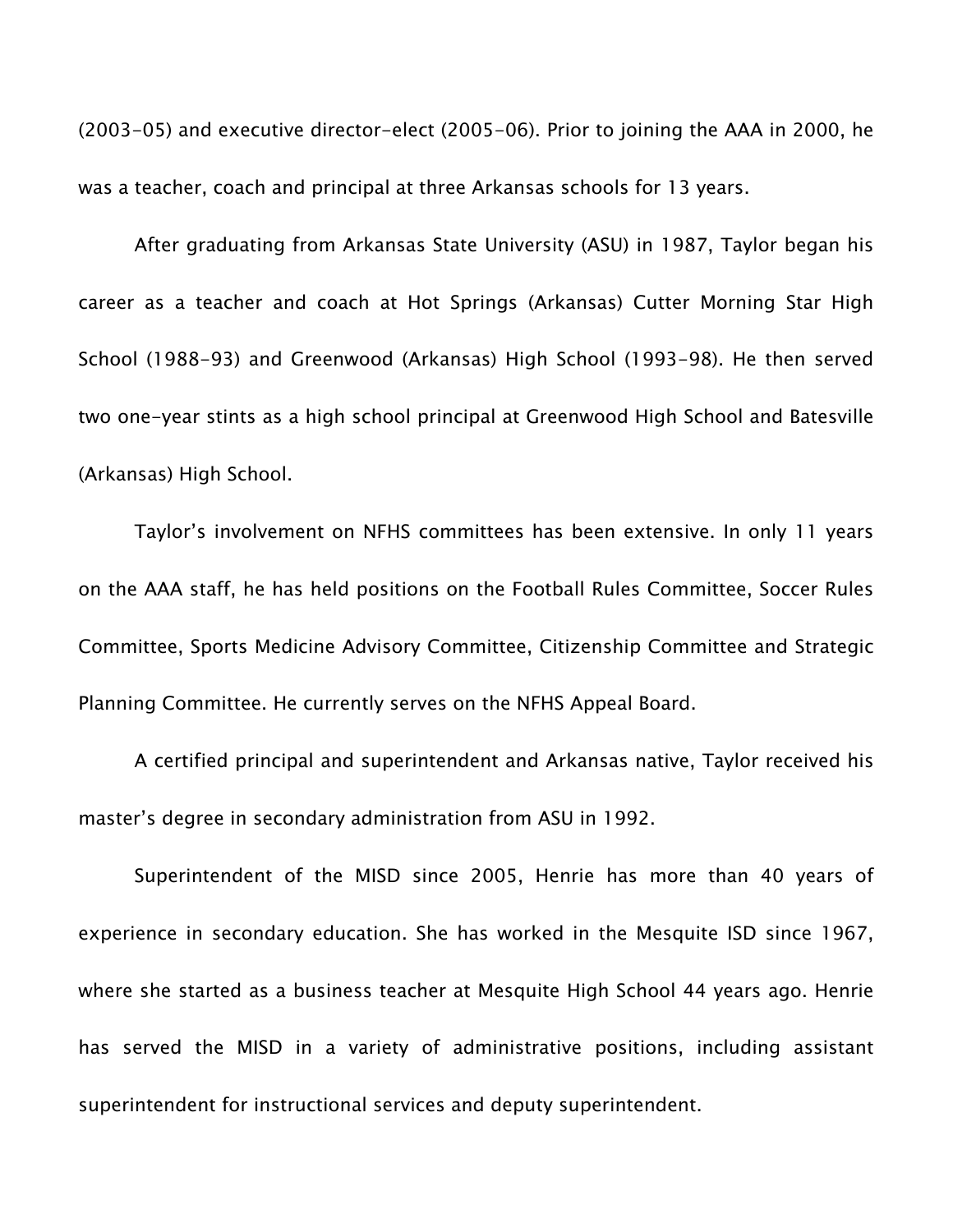Henrie was president of the Texas Association for Supervision and Curriculum Development from 2003 to 2005 and holds numerous current leadership positions with the Texas University Interscholastic League (UIL). She is chair of the UIL Legislative Council, and UIL District Chair for 2010-11. She has been a member of the UIL Legislative Council since 2004. Henrie also is treasurer and a member of the Board of Directors for Workforce Solutions Greater Dallas.

A respected figure in the MISD community, Henrie was nominated for both the Association of Texas Professional Educators (ATPE) Administrator of the Year and the World Innovation Summit for Education (WISE) Awards. In 2001, she was named one of the 100 Heroes of MISD.

Henrie received her undergraduate degree from Stephen F. Austin (Texas) University and her master's degree from the University of North Texas. She received her mid-management certification from Texas Woman's University, and was awarded her doctorate in educational administration from Texas A&M University-Commerce.

### # # #

This press release was written by Eamonn Reynolds, a summer intern in the NFHS Publications/Communications Department and a rising senior at Ohio University.

#### About the National Federation of State High School Associations (NFHS)